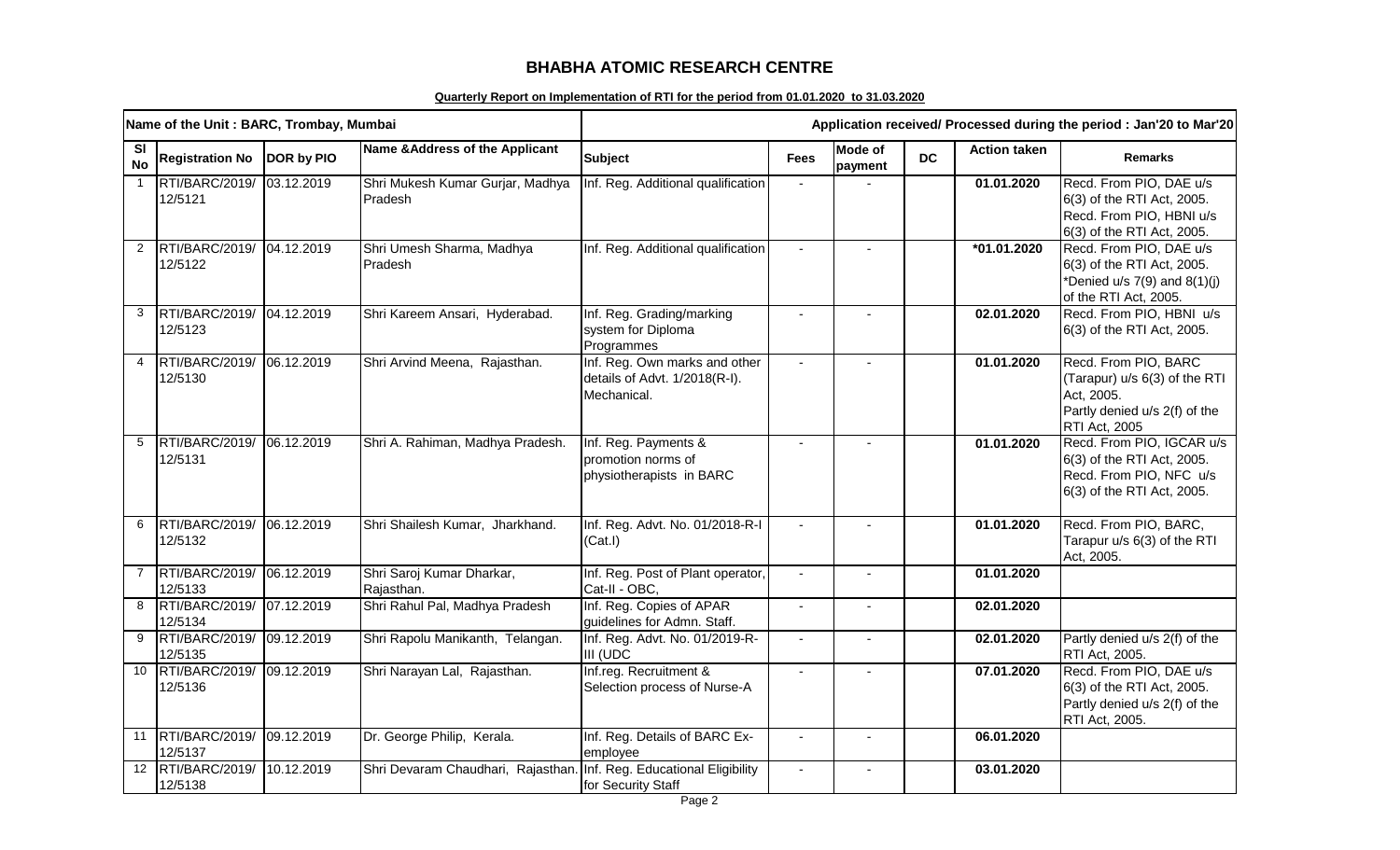| SI<br><b>No</b> | <b>Registration No</b>               | DOR by PIO          | Name & Address of the Applicant                                    | <b>Subject</b>                                                                   | <b>Fees</b>    | Mode of<br>payment | <b>DC</b> | <b>Action taken</b> | <b>Remarks</b>                                                                                                                                                                                 |
|-----------------|--------------------------------------|---------------------|--------------------------------------------------------------------|----------------------------------------------------------------------------------|----------------|--------------------|-----------|---------------------|------------------------------------------------------------------------------------------------------------------------------------------------------------------------------------------------|
| 13              | RTI/BARC/2019/<br>12/5139            | 10.12.2019          | Shri Navanath Prabhakar Yevale,<br>Maharashtra                     | Inf. Reg. Educational criteria for<br>Cat-II trainee (Welder)                    | $\blacksquare$ |                    |           | 03.01.2020          | Recd. From PIO, DAE u/s<br>6(3) of the RTI Act, 2005.                                                                                                                                          |
| 14              | RTI/BARC/2019/ 11.12.2019<br>12/5140 |                     | Shri Ranjith R. WA/C, Mumbai.                                      | Inf. Reg. list of Screened<br>Candidates PT- T., 2014                            | $\blacksquare$ | $\blacksquare$     |           | *06.01.2020         | *Denied u/s 8(1)(j) of the RTI<br>Act, 2005.                                                                                                                                                   |
| 15              | RTI/BARC/2019/<br>12/5141            | 11.12.2019          | Shri Prabhudutta Biswal, M.P.                                      | Inf. Reg. UDC advt. No.<br>01/2019-R-III                                         | $\blacksquare$ |                    |           | 08.01.2020          | Trfd. To PIO, DAE & PIOs of<br>constituent units u/s 6(3) of<br>the RTI Act, 2005.<br>Partly denied u/s 2(f) of the<br>RTI Act, 2005. Recd. From<br>PIO, DAE u/s 6(3) of the RTI<br>Act, 2005. |
| 16              | RTI/BARC/2019/<br>12/5142            | $\sqrt{11.12.2019}$ | Shri Rishabh Sharma, Mumbai.                                       | Inf. Reg. advt. No. 02/2019-R-<br>II (ASO-A).                                    |                |                    |           | 08.01.2020          |                                                                                                                                                                                                |
| 17              | RTI/BARC/2019/ 11.12.2019<br>12/5143 |                     | Shri Ashwin Malwadkar,<br>Maharashtra.                             | Inf. Reg. Stage-II qualifying<br>marks in exam against advt.<br>No. 01/2019-R-IV |                |                    |           | 02.01.2020          | Partly denied u/s 8(1)(j) of<br>the RTI Act, 2005.                                                                                                                                             |
| 18              | RTI/BARC/2019/ 12.12.2019<br>12/5145 |                     | Shri Jitendra Kumar Sharma,<br>Rajasthan.                          | Inf. Reg. advt. No. 02/2019-R-<br>II (ASO-A).                                    |                |                    |           | 06.01.2020          |                                                                                                                                                                                                |
| 19              | RTI/BARC/2019/ 13.12.2019<br>12/5146 |                     | Shri Vinish, Kerala.                                               | Inf. Reg. Departmental<br>canteens                                               | $\blacksquare$ | $\blacksquare$     |           | 10.01.2020          | Recd. From PIO, DAE u/s<br>6(3) of the RTI Act, 2005.                                                                                                                                          |
| 20              | RTI/BARC/2019/ 13.12.2019<br>12/5147 |                     | Ms. Jayanthi G, Tamilnadu.                                         | inf. Reg. Fixation of pay on 7th<br><b>CPC</b>                                   | $\sim$         |                    |           | 02.01.2020          | Partly denied u/s 2(f) of the<br>RTI Act, 2005.                                                                                                                                                |
| $\overline{21}$ | RTI/BARC/2019/ 13.12.2019<br>12/5148 |                     | Shri Ravi Islavath, Tamilnadu.                                     | Inf. Reg. Reservation for SC/ST<br>admission in HBNI                             | $\overline{a}$ |                    |           | 02.01.2020          | Recd. From PIO, HBNI u/s<br>6(3) of the RTI Act, 2005.                                                                                                                                         |
| 22              | RTI/BARC/2019/ 14.12.2019<br>12/5149 |                     | Shri Kamlesh Kumar Sharma, Delhi.                                  | Inf. Reg. No. Of application<br>received against advt. For<br>ASO.               |                |                    |           | 07.01.2020          |                                                                                                                                                                                                |
| 23              | RTI/BARC/2019/<br>12/5150            | 16.12.2019          | Dr. Munish Kumar, Maharashtra.                                     | Inf. Reg. Tour details                                                           | $\blacksquare$ | $\blacksquare$     |           | *09.01.2020         | *Denied u/s 8(1)(a) of the RTI<br>Act, 2005.                                                                                                                                                   |
| 24              | RTI/BARC/2019/<br>12/5151            | 16.12.2019          | Shri Chandrakant Murlidhar Katkar,<br>Maharashtra.                 | Inf. Reg. salary details of BARC<br>employee                                     | $\blacksquare$ |                    |           | 09.01.2020          |                                                                                                                                                                                                |
| 25              | RTI/BARC/2019/<br>12/5152            | 16.12.2019          | Shri Vikas Yadav, Haryana.                                         | Inf. Reg. instructions to enter<br>ESL                                           |                |                    |           | 08.01.2020          | Rcd. From PIO, DAE u/s 6(3)<br>of the RTI Act, 2005.                                                                                                                                           |
| 26              | RTI/BARC/2019/<br>12/5153            | 16.12.2019          | Shri Vijay Kumar Kadyan, New Delhi. Inf. Reg. advt. No. 02/2019-R- | II for the post of ASO                                                           |                |                    |           | 07.01.2020          |                                                                                                                                                                                                |
| 27              | RTI/BARC/2019/ 17.12.2019<br>12/5154 |                     | Shri Aresh Waghmare, Maharashtra. Inf. Reg. Transport fuel         | consumption report                                                               |                |                    |           | 15.01.2020          |                                                                                                                                                                                                |
| 28              | RTI/BARC/2019/<br>12/5155            | 18.12.2019          | Shri Kaushal Kishore Gupta,<br>Maharashtra.                        | Inf. Reg. Compensatory Off                                                       |                |                    |           | 16.01.2020          | Partly denied u/s 2(f) of the<br>RTI Act, 2005.                                                                                                                                                |
| 29              | RTI/BARC/2019/ 20.12.2019<br>12/5156 |                     | Shri Ashwin Amalaruban, Tamil<br>Nadu.                             | Inf. Reg. marks of self in<br>OCES/DGFS-2019                                     |                |                    |           | 08.01.2020          |                                                                                                                                                                                                |
| 30              | RTI/BARC/2019/<br>12/5157            | 20.12.2019          | Ms. M. Mallika, Tamil Nadu                                         | Inf. Reg. Additional qualification                                               | $\blacksquare$ | $\blacksquare$     |           | 16.01.2020          | Partly denied u/s 2(f) of the<br>RTI Act, 2005.                                                                                                                                                |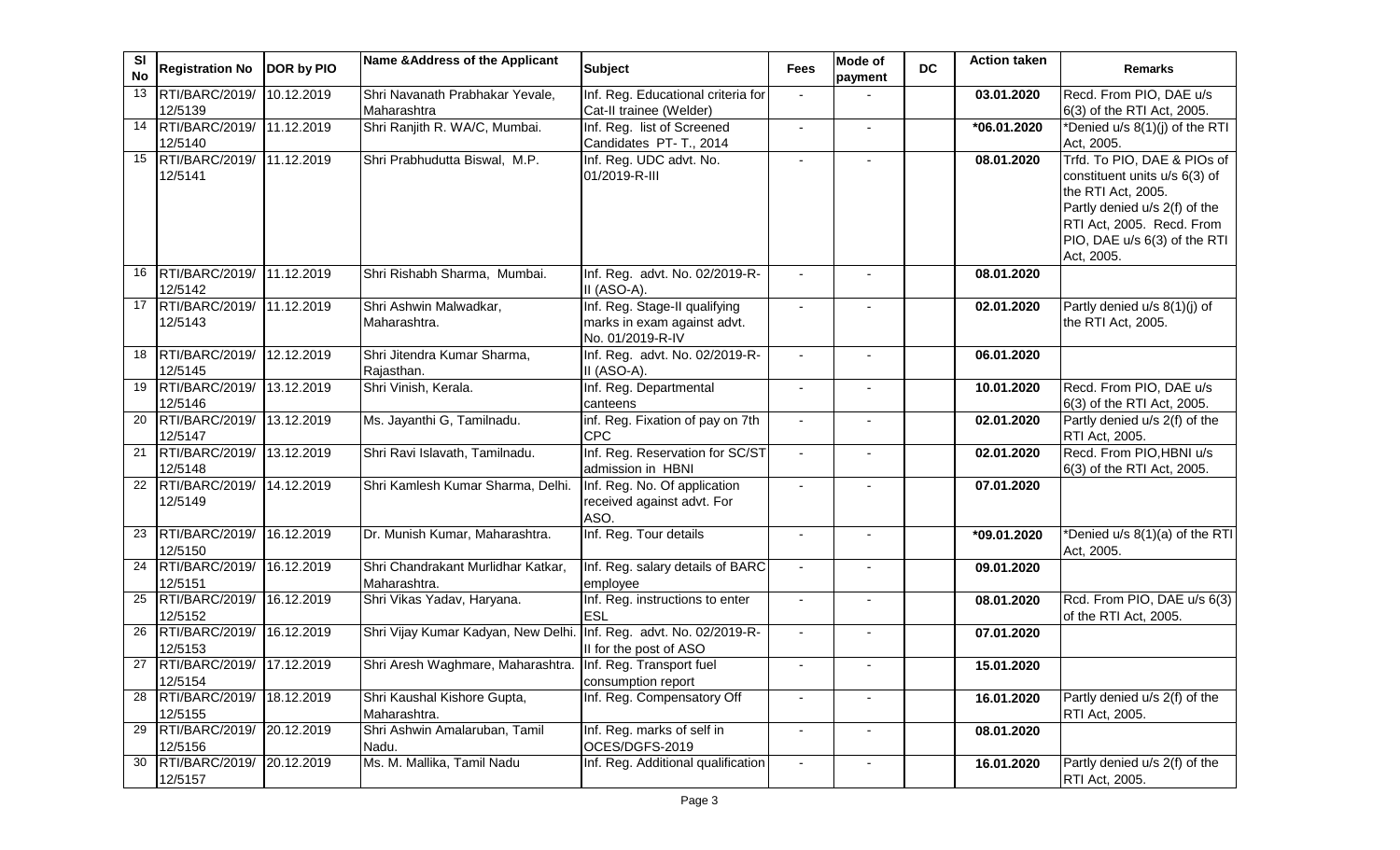| SI<br><b>No</b> | <b>Registration No</b>               | DOR by PIO | Name & Address of the Applicant             | <b>Subject</b>                                                   | <b>Fees</b>              | Mode of<br>payment | <b>DC</b> | <b>Action taken</b>     | <b>Remarks</b>                                                                                                    |
|-----------------|--------------------------------------|------------|---------------------------------------------|------------------------------------------------------------------|--------------------------|--------------------|-----------|-------------------------|-------------------------------------------------------------------------------------------------------------------|
| 31              | RTI/BARC/2019/<br>12/5158            | 20.12.2019 | Shri Alex Sequeira, Maharashtra.            | Inf. Reg. APAR guidelines                                        |                          |                    |           | 16.01.2020              | Rcd. From Under Secretary<br>(Admin) & CPIO, DAE u/s<br>6(3) of the RTI Act, 2005.                                |
| 32              | RTI/BARC/2019/ 20.12.2019<br>12/5159 |            | Shri Nitin Acharya, Rajasthan               | Inf. Reg. Guidelines on HBA<br>installments                      | $\blacksquare$           | $\blacksquare$     |           | 09.01.2020              |                                                                                                                   |
| 33              | RTI/BARC/2019/ 22.12.2019<br>12/5160 |            | Shri Siva Potnuru, Andhra Pradesh.          | Inf. Reg. Advt. No.01/2019-R-III                                 | $\blacksquare$           | $\blacksquare$     |           | 09.01.2020              |                                                                                                                   |
| 34              | RTI/BARC/2019/<br>12/5162            | 23.12.2019 | Shri Ujjawal Kumar, Bihar.                  | Inf. Reg. Exams for Work Asstt.<br>track change                  | $\blacksquare$           | $\blacksquare$     |           | 13.01.2020              |                                                                                                                   |
| 35              | RTI/BARC/2019/<br>12/5163            | 23.12.2019 | Shri Kunal Mohan Birwadkar,<br>Maharashtra. | Inf. Reg. BARC employee                                          | $\blacksquare$           | $\blacksquare$     |           | *16.01.2020             | *Denied u/s 8(1)(j) of the RTI<br>Act, 2005.                                                                      |
| 36              | RTI/BARC/2019/<br>12/5164            | 24.12.2019 | Shri Suresh Kumar, Maharashtra.             | Inf. Reg. sanctioned posts of<br>SA/C & SA/B - Electrical        | $\blacksquare$           |                    |           | 16.01.2020              | Transferred online to PIO,<br>BARC, Vizag and PIO, RMP,<br>Mysuru u/s 6(3) of the RTI<br>Act, 2005 on 27.12.2019. |
| 37              | RTI/BARC/2019/ 26.12.2019<br>12/5165 |            | Shri Parmanand Verma, Rajasthan.            | Inf. Reg. Bonus & other<br>allowances                            |                          |                    |           | 24.01.2020              | Partly denied u/s 2(f) of the<br>RTI Act, 2005.                                                                   |
| 38              | RTI/BARC/2019/ 27.12.2019<br>12/5167 |            | Shri K. Sudhir Kumar, Telangana.            | Inf. Reg. UDC exam against<br>Advt. No. 1/2019-R-III.            |                          |                    |           | 13.01.2020              |                                                                                                                   |
| 39              | RTI/BARC/2019/<br>12/5168            | 27.12.2019 | Smt. Nisha Sharma, Maharashtra.             | Inf. Reg. Anushakti Bhavan<br>Complex, Mumbai                    | $\blacksquare$           |                    |           | 24.01.2020              | Rcd. From PIO, DAE u/s 6(3)<br>of the RTI Act, 2005 w.r.t.<br>Point Nos. 2, 8 & 10.                               |
| 40              | RTI/BARC/2019/ 27.12.2019<br>12/5169 |            | Shri Kunal Mohan Birwadkar,<br>Maharashtra. | Inf. Reg. BARC Employee                                          | $\blacksquare$           | $\blacksquare$     |           | $\overline{16.01.2020}$ | *Denied u/s 8(1)(j) of the RTI<br>Act, 2005.                                                                      |
| 41              | RTI/BARC/2019/ 28.12.2019<br>12/5170 |            | Shri Vikas Tejlal Kawale,<br>Maharashtra.   | Inf. Reg. exams of Work Asstt.<br>against Advt. No. 1/2019-R-II. |                          |                    |           | 16.01.2020              | Partly denied u/s 2(f) of the<br>RTI Act, 2005.                                                                   |
| 42              | RTI/BARC/2019/<br>12/5171            | 30.12.2019 | Adv. Ajay Sanjay Patil, Maharashtra.        | Inf. Reg. Tender for<br><b>Departmental Canteens</b>             | $\blacksquare$           | $\blacksquare$     |           | 21.01.2020              | Partly denied u/s 8(1)(e) of<br>the RTI Act, 2005.                                                                |
| 43              | RTI/BARC/2019/<br>12/5172            | 30.12.2019 | Shri Narayan Lal, Rajasthan                 | Inf. Reg. Post Nurse A                                           | $\overline{\phantom{a}}$ |                    |           | 27.01.2020              | Rcd. From PIO, DAE u/s 6(3)<br>of the RTI Act, 2005.<br>Partly denied u/s 2(f) of the<br>RTI Act, 2005.           |
| 44              | RTI/BARC/2019/<br>12/5173            | 30.12.2019 | Shri Mangaleswaran, Tamilnadu               | Inf. Reg. STPT-2018 Norms                                        |                          |                    |           | 16.01.2020              | Partly denied u/s 2(f) of the<br>RTI Act, 2005.                                                                   |
| 45              | RTI/BARC/2020/ 01.01.2020<br>01/5174 |            | Shri S.K. Sahu, Maharashtra.                | Inf. Reg. CHSS Facility                                          | 10                       | <b>IPO</b>         |           | 30.01.2020              | Partly denied u/s 2(f) of the<br>RTI Act, 2005.                                                                   |
| 46              | RTI/BARC/2020/<br>01/5175            | 02.01.2020 | Shri Naivedyam, Chattisgarh                 | Inf. Reg. Advt. 01/2018(R-I)<br>Cat-1 Metallurgy                 |                          | Online             |           | 21.01.2020              | Partly denied u/s 8(1)(j) of<br>the RTI Act, 2005.                                                                |
| 47              | RTI/BARC/2020/<br>01/5176            | 02.01.2020 | Shri Kaneti Ramesh, A.P.                    | Inf. Reg. Advt. 01/2019(Cat-II)<br>Fitter                        | 20                       | IPO                |           | **06.01.2020            | **Trfd. To PIO, BARC<br>Facilities, Kalpakkam u/s 6(3)<br>of the RTI Act, 2005.                                   |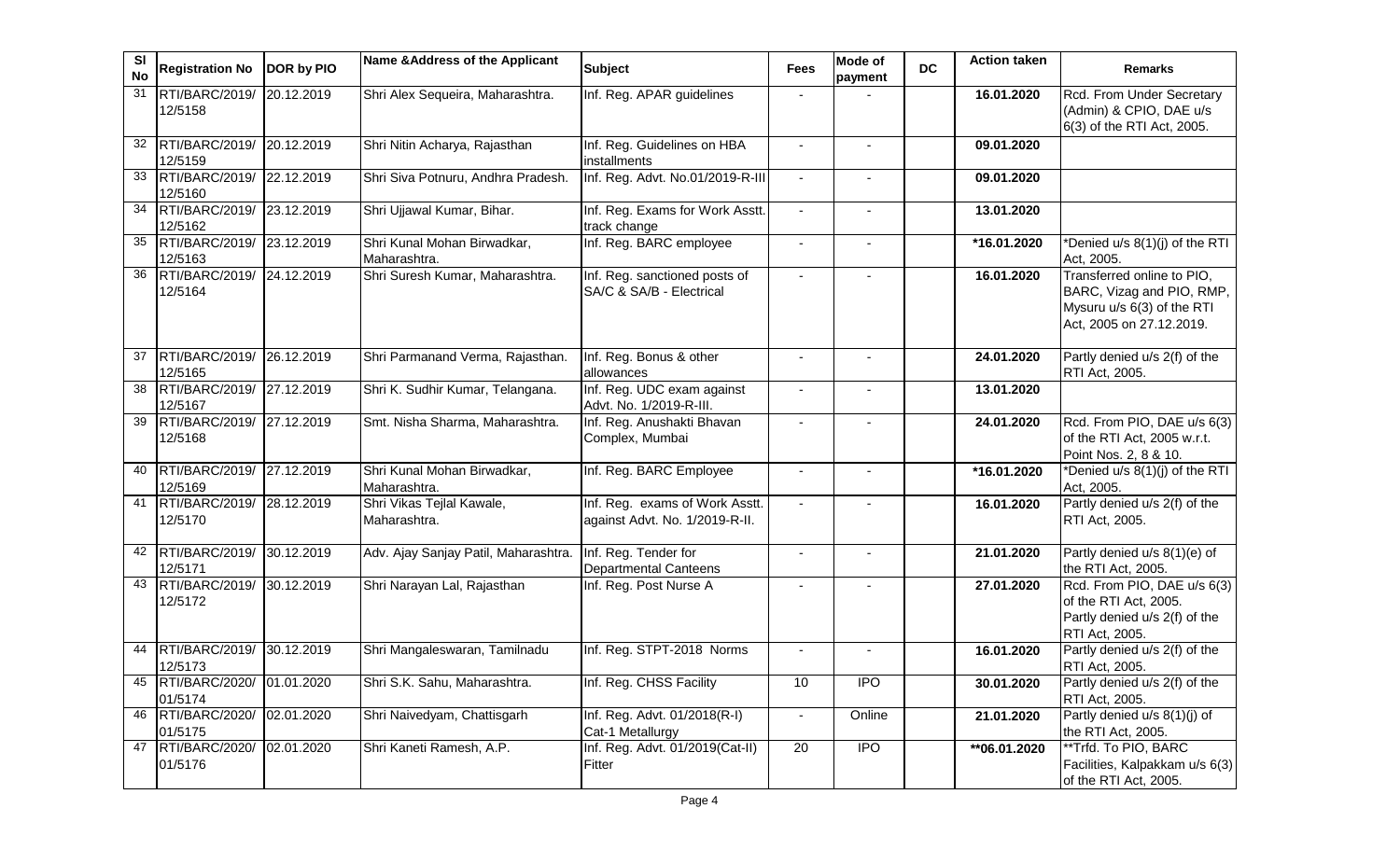| <b>SI</b><br><b>No</b> | <b>Registration No</b>               | DOR by PIO | Name & Address of the Applicant              | <b>Subject</b>                                                                           | Fees           | <b>Mode of</b><br>payment | <b>DC</b>       | <b>Action taken</b> | <b>Remarks</b>                                                                                                           |
|------------------------|--------------------------------------|------------|----------------------------------------------|------------------------------------------------------------------------------------------|----------------|---------------------------|-----------------|---------------------|--------------------------------------------------------------------------------------------------------------------------|
| 48                     | RTI/BARC/2020/<br>01/5177            | 02.01.2020 | Dr. Shanti Lal Dhakar, Rajasthan.            | Inf.reg. Combined Graduate<br>List                                                       |                | Paid at<br><b>DAE</b>     |                 | 31.01.2020          | Rcd. From PIO, DAE u/s 6(3)<br>of the RTI Act, 2005.                                                                     |
| 49                     | RTI/BARC/2020/<br>01/5178            | 02.01.2020 | Shri Vishal Kumar, Bihar.                    | Inf. Reg. Advt. No.01/2019-R-III                                                         | $\blacksquare$ | Online                    |                 | 27.01.2020          | Partly denied u/s 2(f) of the<br>RTI Act, 2005.                                                                          |
| 50                     | RTI/BARC/2020/<br>01/5179            | 03.01.2020 | Shri Budhi Prakash Meena,<br>Rajasthan       | Inf. Reg. Guidelines on<br>recruitment and promotion for<br>Scientific & Technical staff | $\blacksquare$ | Online                    | 10 <sup>°</sup> | 30.01.2020          | DC recd. and documents<br>provided on 04.02.2020.                                                                        |
| 51                     | RTI/BARC/2020/ 03.01.2020<br>01/5180 |            | Shri M. Rajakumar, Tamil Nadu                | Inf. Reg. Norms for promotion<br>& Track change for auxiliary<br>staff                   | 10             | <b>IPO</b>                |                 | 31.01.2020          | Partly denied u/s 2(f) of the<br>RTI Act, 2005.                                                                          |
| 52                     | RTI/BARC/2020/<br>01/5181            | 03.01.2020 | Shri Raghuveer Singh Meena,<br>Rajasthan.    | Inf. Reg. Guidelines for outside<br>employment                                           | $\blacksquare$ | Online                    |                 | 16.01.2020          |                                                                                                                          |
| 53                     | RTI/BARC/2020/<br>01/5182            | 04.01.2020 | Shri Abhishek Kumar Verma, Uttar<br>Pradesh. | Inf. Reg. Expected date of<br>exam for UDC against<br>Advt.01/2019-R-III                 |                | Online                    |                 | 31.01.2020          |                                                                                                                          |
| 54                     | RTI/BARC/2020/<br>01/5183            | 04.01.2020 | Shri Uday Singh, Rajasthan                   | Inf. Reg. STPT-2018-copy of<br>answer sheet of self.                                     | $\blacksquare$ | Online                    | 20              | *20.01.2020         | *Denied u/s 8(1)(d) of the RTI<br>Act, 2005.<br>DC recd. and documents<br>provided on 04.02.2020.                        |
| 55                     | RTI/BARC/2020/<br>01/5184            | 04.01.2020 | Shri Sumit Kumar, Gujarat.                   | Inf. Reg. Expected date of<br>exam for UDC against<br>Advt.01/2019-R-III                 |                | Online                    |                 | 31.01.2020          | Partly denied u/s 8(1)(d) of<br>the RTI Act, 2005.                                                                       |
| 56                     | RTI/BARC/2020/<br>01/5185            | 04.01.2020 | Shri Vinay Kumar Pandey, Uttar<br>Pradesh.   | Inf. Reg. Expected date of<br>exam for UDC against<br>Advt.01/2019-R-III                 |                | Online                    |                 | 28.01.2020          | Partly denied u/s 2(f) of the<br>RTI Act, 2005.                                                                          |
| 57                     | RTI/BARC/2020/<br>01/5186            | 05.01.2020 | Shri Bhoopendra Kumar, Rajasthan.            | Inf. Reg. STPT-2018-question<br>papers for Chemical Engg.                                |                | Online                    |                 | 20.01.2020          |                                                                                                                          |
| 58                     | RTI/BARC/2020/<br>01/5187            | 06.01.2020 | Shri Abhishek Kumar, Bihar.                  | Inf. Reg. Steno. Gr.III against<br>Advt.01/2019-R-III                                    |                | Online                    |                 | 04.02.2020          | Rcd. From PIO, BARC<br>(Tarapur) u/s 6(3) of the RTI<br>Act, 2005.<br>Partly denied u/s 8(1)(d) of<br>the RTI Act, 2005. |
| 59                     | RTI/BARC/2020/<br>01/5188            | 06.01.2020 | Shri Pawan Rawal, Uttarakhand.               | Inf. Reg. Own marks & cut off<br>marks in OCES/ DGFS-2019                                |                | Online                    |                 | 20.01.2020          |                                                                                                                          |
| 60                     | RTI/BARC/2020/<br>01/5189            | 07.01.2020 | Shri Vijay Grover, Chandigarh.               | Ing. Reg. Quota reservation in<br>appointments of Scientists in<br>BARC.                 |                | Online                    |                 | 27.01.2020          |                                                                                                                          |
| 61                     | RTI/BARC/2020/<br>01/5190            | 07.01.2020 | Shri Kajal Barman, Odisha.                   | Inf. Reg.question papers w.r.t.<br>Dip. In Mech. Engg.<br>Page 5                         |                | Online                    |                 | *22.01.2020         | Rcd. From PIO, DAE u/s 6(3)<br>of the RTI Act, 2005.<br>*Denied u/s 8(1)(d) of the RTI<br>Act, 2005.                     |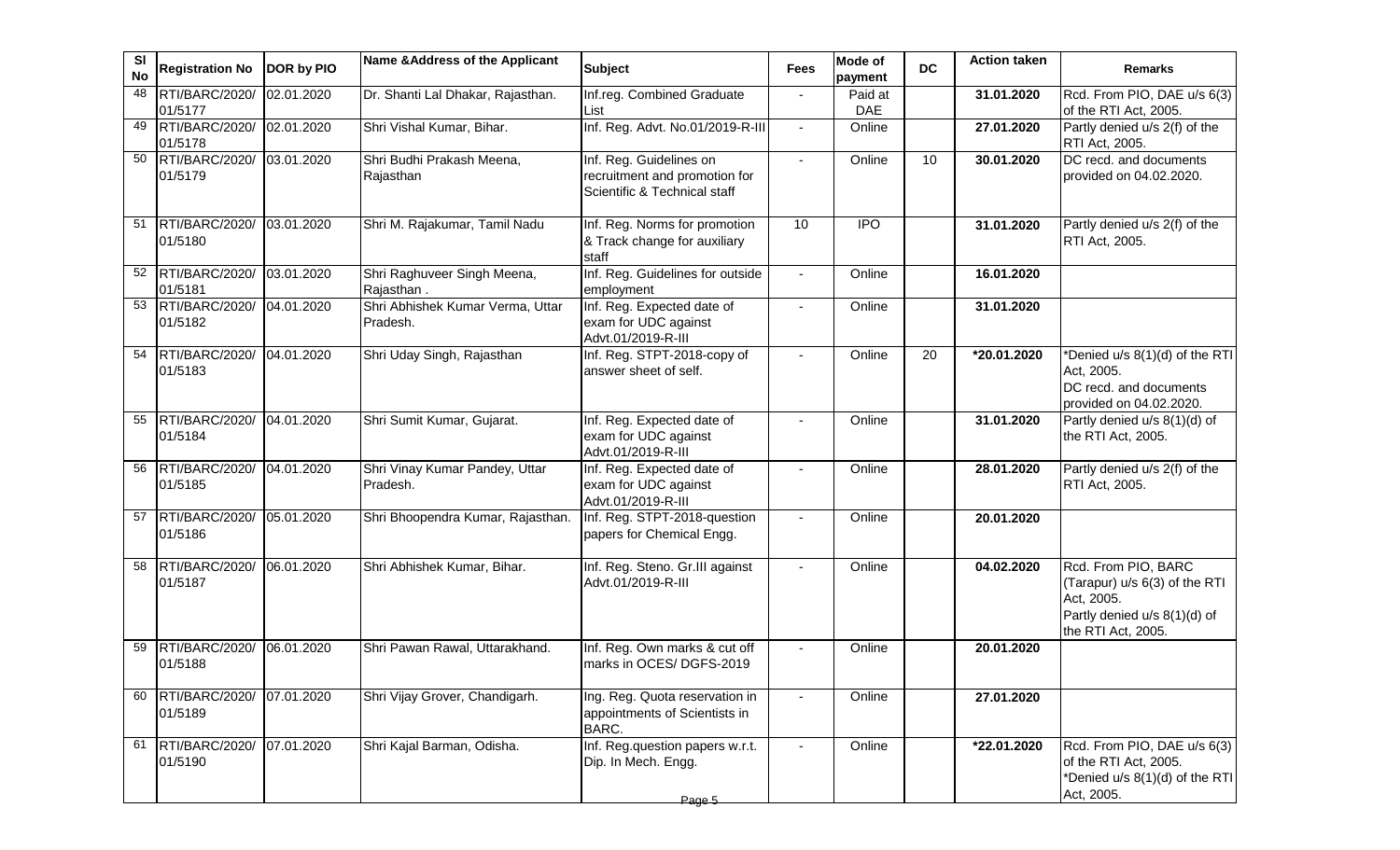| SI<br><b>No</b> | <b>Registration No</b>               | DOR by PIO | Name & Address of the Applicant             | <b>Subject</b>                                                    | <b>Fees</b>    | <b>Mode of</b><br>payment | <b>DC</b> | <b>Action taken</b>     | <b>Remarks</b>                                                                                                                                                     |
|-----------------|--------------------------------------|------------|---------------------------------------------|-------------------------------------------------------------------|----------------|---------------------------|-----------|-------------------------|--------------------------------------------------------------------------------------------------------------------------------------------------------------------|
| 62              | <b>RTI/BARC/2020/</b><br>01/5191     | 07.01.2020 | Shri Umesh Kumar, Gujarat.                  | Inf. Reg. Eligibility criteria for<br>RSO certificate examination | 10             | <b>IPO</b>                |           | *05.02.2020             | *Denied u/s 2(f), 8(1)(j)and<br>8(1)(g) of the RTI Act, 2005.                                                                                                      |
| 63              | RTI/BARC/2020/<br>01/5192            | 07.01.2020 | Ms. Shobha P.Jagtap, Maharashtra            | Inf. Reg. Use of Vehicle                                          | 10             | Cash                      |           | *05.02.2020             | *Denied u/s 8(1)(a) of the RTI<br>Act, 2005.                                                                                                                       |
| 64              | RTI/BARC/2020/<br>01/5193            | 07.01.2020 | Ms. Shobha P.Jagtap, Maharashtra            | Inf. Reg. Copy of rules                                           | 10             | Cash                      |           | *05.02.2020             |                                                                                                                                                                    |
| 65              | RTI/BARC/2020/<br>01/5194            | 08.01.2020 | Shri Kunal Mohan Birwadkar,<br>Maharashtra. | Inf. Reg. BARC employee                                           |                | Online                    |           | *05.02.2020             | *Denied u/s 8(1)(j) of the RTI<br>Act, 2005.                                                                                                                       |
| 66              | RTI/BARC/2020/<br>01/5195            | 09.01.2020 | Shri Harminder Singh, New Dehi.             | Inf. Reg. Status of Advt. No.<br>01/2019-R-III for UDC            | $\blacksquare$ | Online                    |           | 31.01.2020              |                                                                                                                                                                    |
| 67              | RTI/BARC/2020/<br>01/5196            | 10.01.2020 | Shri Prakanshu Singh, Telangana.            | Inf. Reg. Outside employment                                      |                | Online                    |           | *22.01.2020             | Rcd. From PIO, DAE u/s 6(3)<br>of the RTI Act, 2005.<br>*Denied u/s 2(f) of the RTI<br>Act, 2005.                                                                  |
| 68              | RTI/BARC/2020/<br>01/5197            | 08.01.2020 | Shri Krishnamoorthy K., Tamil Nadu.         | Inf. Reg. Advt. 01/2019 (Cat.II)<br>Lab. Asstt.                   |                | Online                    |           | **14.01.2020            | **Trfd. to PIO, BARC<br>Facilities, Kalpakkam u/s 6(3)<br>of the RTI Act, 2005.                                                                                    |
| 69              | RTI/BARC/2020/<br>01/5198            | 08.01.2020 | Shri Krishnamoorthy K., Tamil Nadu.         | Inf. Reg. Advt. 01/2019 (Cat.II)<br><b>Plant Operator</b>         | $\Delta$       | Online                    |           | $\overline{14.01.2020}$ | **Trfd. to PIO, BARC<br>Facilities, Kalpakkam u/s 6(3)<br>of the RTI Act, 2005.                                                                                    |
| 70              | RTI/BARC/2020/<br>01/5199            | 09.01.2020 | Shri P.V.R. Kedarnath, Andhra<br>Pradesh.   | Ing. Reg. Utilisation of Radio<br>active material                 | $\overline{a}$ | Online                    |           | *28.01.2020             | *Denied u/s 8(1)(a) of the RTI<br>Act, 2005.                                                                                                                       |
| 71              | RTI/BARC/2020/<br>01/5200            | 10.01.2020 | Shri Narayan Lal, Rajasthan                 | Inf. Reg. Rectt. Of Nurse-A<br>post                               | $\sim$         | Online                    |           | 05.02.2020              | Rcd. From PIO, DAE u/s 6(3)<br>of the RTI Act, 2005.<br>Partly denied u/s 2(f) of the<br>RTI Act, 2005.                                                            |
| 72              | <b>RTI/BARC/2020/</b><br>01/5201     | 11.01.2020 | Shri Sachin Shivaji Chavan,<br>Maharashtra. | Inf. Reg. Tentative date of<br>exam for UDC post.                 |                | Online                    |           | 29.01.2020              |                                                                                                                                                                    |
| 73              | RTI/BARC/2020/<br>01/5202            | 13.01.2020 | Shri A.M. Baskaran, Tamil Nadu.             | Inf. Reg. Promotion details of<br><b>BARC</b> employees           | $\blacksquare$ | Paid at<br>DAE            |           | 10.02.2020              | Rcd. From US(SCS) & PIO,<br>DAE u/s 6(3) of the RTI Act,<br>2005 w.r.t. Point Nos. 1 & 2.<br>Partly denied u/s 2(f) of the<br><b>RTI Act, 2005.</b>                |
| 74              | RTI/BARC/2020/ 13.01.2020<br>01/5203 |            | Shri Deepesh Kumar Gupta, Uttar<br>Pradesh. | Inf. Reg. Recruitment through<br>GATE 2018-2019                   | 10             | <b>IPO</b>                |           | 07.02.2020              |                                                                                                                                                                    |
| 75              | RTI/BARC/2020/<br>01/5204            | 13.01.2020 | Shri Mohit, Haryana.                        | Inf. Reg. Own TA settlement -<br>Advt.01/2019                     |                | Online                    |           | **15.01.2020            | Recd. From PIO, BARC<br>Facilites, Kalpakkam u/s 6(3)<br>of the RTI Act, 2005.<br>**Trfd. To PIO, BARC<br>Facilities, Kalpakkam, u/s<br>6(3) of the RTI Act, 2005. |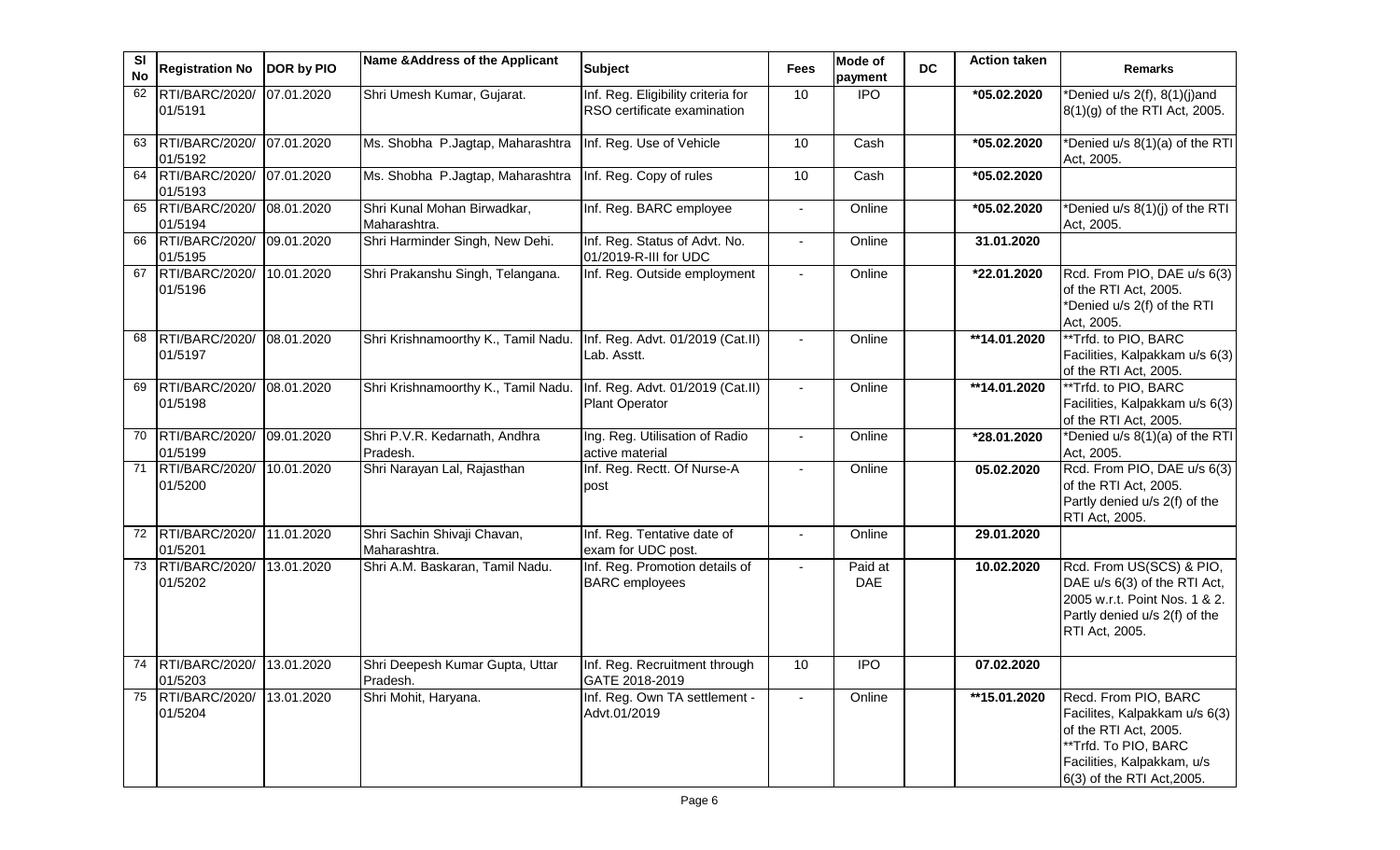| SI<br><b>No</b> | <b>Registration No</b>                  | DOR by PIO | Name & Address of the Applicant                            | <b>Subject</b>                                                               | <b>Fees</b>    | Mode of<br>payment     | <b>DC</b> | <b>Action taken</b> | <b>Remarks</b>                                                                                                                                                                                |
|-----------------|-----------------------------------------|------------|------------------------------------------------------------|------------------------------------------------------------------------------|----------------|------------------------|-----------|---------------------|-----------------------------------------------------------------------------------------------------------------------------------------------------------------------------------------------|
| 76              | RTI/BARC/2020/<br>01/5205               | 13.01.2020 | Shri Mohit, Haryana.                                       | Inf. Reg. TA settlement -<br>Advt.01/2019                                    |                | Online                 |           | **15.01.2020        | Recd. From PIO, BARC<br>Facilites, Kalpakkam u/s 6(3)<br>of the RTI Act, 2005.<br>**Trfd. To PIO, BARC<br>Facilities, Kalpakkam, u/s<br>6(3) of the RTI Act, 2005.                            |
| 77              | RTI/BARC/2020/<br>01/5206               | 14.01.2020 | Shri Navanath Prabhakar Yevale,<br>Maharashtra             | Inf. Reg. Educational criteria for<br>Cat-II trainee (Welder)                |                | Online                 |           | *12.02.2020         | Recd. From PIO, DAE u/s<br>6(3) of the RTI Act, 2005.<br>Transferred point Nos. 1,3 &<br>4 to PIO, RMP, Mysuru u/s<br>6(3) of the RTI Act, 2005.<br>*Denied u/s 2(f) of the RTI<br>Act, 2005. |
| 78              | RTI/BARC/2020/<br>01/5207               | 15.01.2020 | Shri Manoj S. Gaikwad, Maharashtra. Inf. Reg. Departmental | Promotions                                                                   | 10             | Cash                   |           | 07.02.2020          |                                                                                                                                                                                               |
| 79              | RTI/BARC/2020/<br>01/5208               | 16.01.2020 | Shri Vithoba Yallappa Desai,<br>Maharashtra.               | Inf. Reg. Pay details of BARC<br>Employee.                                   | $\blacksquare$ | Paid at<br><b>AEES</b> |           | 07.02.2020          | Recd. From AO-II & PIO,<br>AEES, Mumbai u/s 6(3) of<br>the RTI Act, 2005.                                                                                                                     |
| 80              | RTI/BARC/2020/<br>01/5209               | 16.01.2020 | Shri Nitin Karan, Uttar Pradesh.                           | Inf. Reg. OCES/ DGFS -2020                                                   | $\overline{a}$ | Online                 |           | 06.02.2020          | Partly denied u/s 2(f) and<br>8(1)(d) of the RTI Act, 2005.                                                                                                                                   |
| 81              | RTI/BARC/2020/<br>01/5210               | 16.01.2020 | Shri Narayan Lal, Rajasthan                                | Inf. Reg. Rectt. Of Nurse-A<br>post                                          |                | Online                 |           | *10.02.2020         | Recd. From PIO, DAE u/s<br>6(3) of the RTI Act, 2005.<br>*Denied u/s 2(f) of the RTI<br>Act, 2005.                                                                                            |
| 82              | RTI/BARC/2020/<br>01/5211               | 17.01.2020 | Shri Manoj Chandreswar Mhatre<br>(Reporter), Maharashtra.  | Inf. Reg. Work order                                                         | 10             | <b>IPO</b>             |           | *13.02.2020         | *Denied u/s 8(1)(a) of the RTI<br>Act, 2005.                                                                                                                                                  |
|                 | 83 RTI/BARC/2020/<br>01/5212            | 17.01.2020 | Shri Prashant Vartak, Maharashtra                          | Inf. Reg. complaint made by<br>self                                          | 10             | $\overline{IPO}$       |           | **22.01.2020        | **Trfd. To PIO, AERB,<br>Mumbai, u/s 6(3) of the RTI<br>Act, 2005.                                                                                                                            |
| 84              | RTI/BARC/2020/<br>01/5213               | 17.01.2020 | Shri Satish Shankar Rao,<br>Telangana.                     | Inf. Reg. Certified copy                                                     |                | Online                 |           | 10.02.2020          |                                                                                                                                                                                               |
| 85              | RTI/BARC/2020/<br>01/5214               | 17.01.2020 | Shri Krishna Kant, 3161, Tamilnadu.                        | Inf. Reg. Young Scientist<br><b>Research Award</b>                           |                | Online                 |           | 10.02.2020          | Partly denied u/s 7(9) of the<br>RTI Act, 2005.                                                                                                                                               |
|                 | 86 RTI/BARC/2020/ 20.01.2020<br>01/5215 |            | Shri Ankur, UP.                                            | Inf. Reg. Result of<br>Draughtsman against BARC<br>Mysore Advt.              |                | Online                 |           | **22.01.2020        | **Trfd. To PIO, RMP, Mysore<br>u/s 6(3) of the RTI Act, 2005.                                                                                                                                 |
| 87              | RTI/BARC/2020/<br>01/5216               | 20.01.2020 | Shri Karan Nixanbhai Parmar,<br>Gujarat.                   | Inf. Reg. vacancies in Cat.-I<br>(Electrical) & Cat.-II (Plant<br>Operator). | $\blacksquare$ | Online                 |           | 12.02.2020          | Recd. From PIO, DAE u/s<br>6(3) of the RTI Act, 2005.                                                                                                                                         |
| 88              | RTI/BARC/2020/<br>01/5217               | 20.01.2020 | Shri Ganesh Naik, Maharashtra.                             | Inf. Reg. Tender/Work Order                                                  | 10             | <b>IPO</b>             |           | 17.02.2020          | Partly denied u/s 8(1)(e) of<br>the RTI Act, 2005.                                                                                                                                            |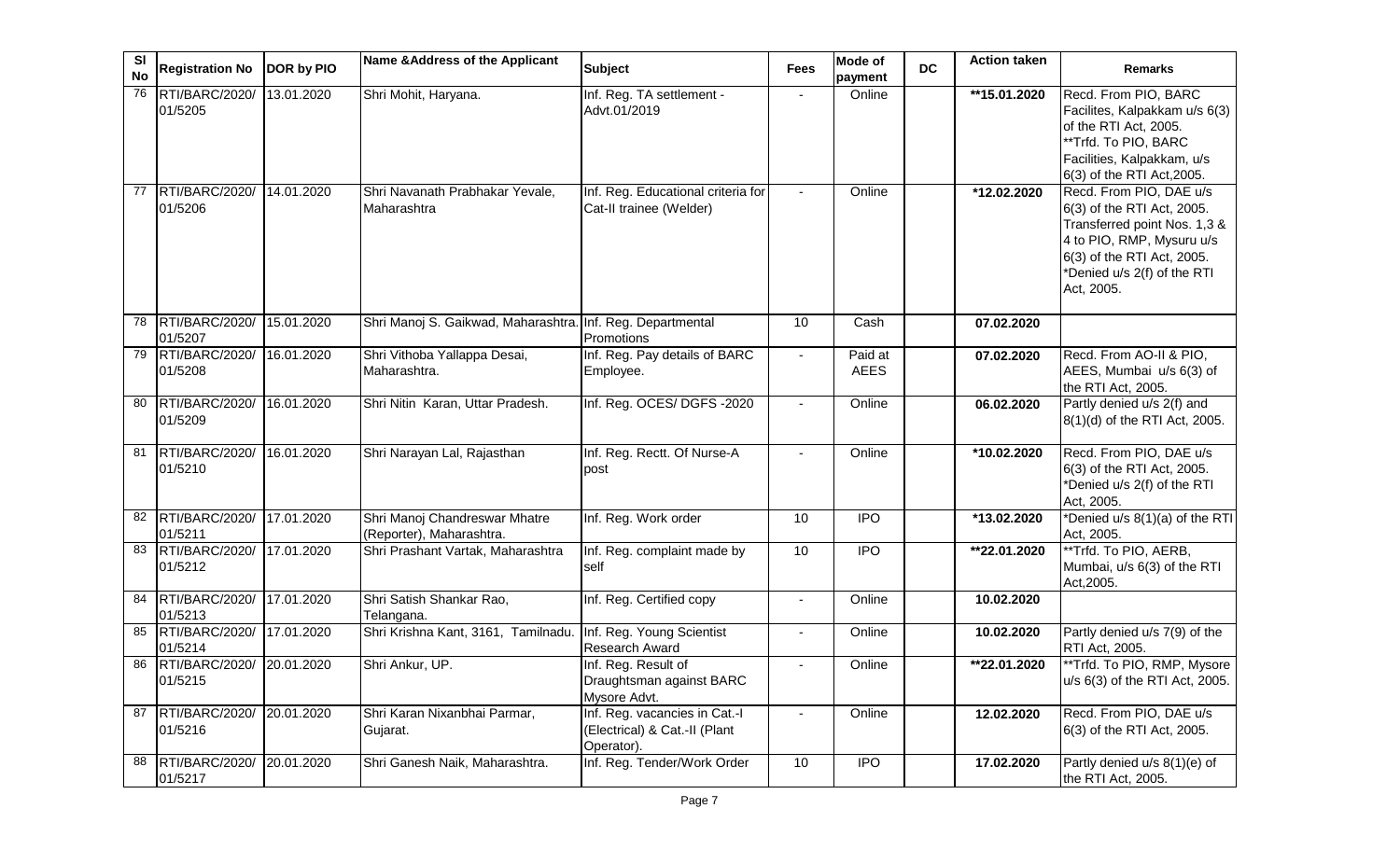| <b>SI</b><br><b>No</b> | <b>Registration No</b>               | DOR by PIO | Name & Address of the Applicant                        | <b>Subject</b>                                                            | <b>Fees</b>    | <b>Mode of</b><br>payment | <b>DC</b> | <b>Action taken</b> | <b>Remarks</b>                                                                                                                                                                                                                            |
|------------------------|--------------------------------------|------------|--------------------------------------------------------|---------------------------------------------------------------------------|----------------|---------------------------|-----------|---------------------|-------------------------------------------------------------------------------------------------------------------------------------------------------------------------------------------------------------------------------------------|
| 89                     | RTI/BARC/2020/<br>01/5218            | 21.01.2020 | Dr. Shwetang N Pandya, Gujarat.                        | Inf. Reg. APAR norms.                                                     |                | Online                    |           | 13.02.2020          | Recd. From PIO, DAE u/s<br>6(3) of the RTI Act, 2005<br>w.r.t. Point Nos. 1 & 3.<br>Documents provide on<br>26.02.2020                                                                                                                    |
| 90                     | RTI/BARC/2020/ 21.01.2020<br>01/5219 |            | Shri Shriyam Chatterjee, West<br>Bengal.               | Inf. Reg. OCES/DGFS Civil<br>Engg.                                        |                | Online                    |           | 18.02.2020          | Transferred online to PIO,<br>DAE, PIO, BARC(T), PIO,<br>RMP(M), PIO, BARC(V) u/s<br>6(3) of the RTI Act, 2005 on<br>27.01.2020 pertaining to<br>point No. (2) of the RTI<br>application. Partly denied u/s<br>2(f) of the RTI Act, 2005. |
| 91                     | RTI/BARC/2020/<br>01/5220            | 22.01.2020 | Shri Love Kumar, Chandigarh.                           | Inf. Reg. Status of Advt. No.<br>01/2019-R-III for UDC                    | $\blacksquare$ | Online                    |           | 10.02.2020          | Transferred online to PIO,<br>DPS u/s 6(3) of the RTI Act,<br>2005 on 29.01.2020<br>pertaining to point No. (2) of<br>the RTI application.                                                                                                |
| 92                     | RTI/BARC/2020/ 23.01.2020<br>01/5221 |            | Smt. Deepali Ashok Kawale,<br>Maharashtra.             | Inf. Reg. BARC Employee                                                   | 10             | Cash                      |           | *17.02.2020         | *Denied u/s 8(1)(j) of the RTI<br>Act, 2005.                                                                                                                                                                                              |
| 93                     | RTI/BARC/2020/ 23.01.2020<br>01/5222 |            | Shri Shyamlal Yadav, Uttar Pradesh.                    | Inf. Reg. Contracts                                                       | $\sim$         | Online                    |           | 21.02.2020          | Recd. From PIO, DAE u/s<br>6(3) of the RTI Act, 2005.                                                                                                                                                                                     |
| 94                     | RTI/BARC/2020/ 24.01.2020<br>01/5223 |            | Shri Vivek Kumar, Bihar.                               | Inf. Reg. Nuclear weapons.                                                | $\blacksquare$ | Online                    |           | 18.02.2020          | Recd. From PIO, DAE u/s<br>6(3) of the RTI Act, 2005.                                                                                                                                                                                     |
| 95                     | RTI/BARC/2020/ 24.01.2020<br>01/5224 |            | Ms. Swetha P., Karnataka.                              | Inf. Reg. Question papers of<br><b>OCES/DGFS (Bioscience)</b>             | $\blacksquare$ | Online                    |           | *13.02.2020         | Recd. From PIO, BARC<br>(Tarapur) u/s 6(3) of the RTI<br>Act, 2005.<br>*Denied u/s 8(1)(d) of the RTI<br>Act, 2005.                                                                                                                       |
| 96                     | RTI/BARC/2020/<br>01/5225            | 29.01.2020 | Shri Nirmal Kundu, Kolkata.                            | Inf. Reg. Advt. No. 1/2001                                                | 10             | $\overline{1}$            |           | 18.02.2020          |                                                                                                                                                                                                                                           |
|                        | 97 RTI/BARC/2020/<br>01/5226         | 29.01.2020 | Shri Mukesh Kumar Gurjar, MP.                          | Inf. Reg. Leave                                                           | $\sim$         | Online                    |           | **04.02.2020        | **Trfd. To PIO, DAE u/s 6(3)<br>of the RTI Act, 2005.                                                                                                                                                                                     |
| 98                     | RTI/BARC/2020/<br>01/5227            | 30.01.2020 | Shri Abhijeet Vijay Urkude,<br>Maharashtra.            | Inf. Reg. Age criteria for<br>OCES/DGFS-2020                              |                | Online                    |           | *17.02.2020         | *Denied u/s 2(f) of the RTI<br>Act, 2005.                                                                                                                                                                                                 |
| 99                     | RTI/BARC/2020/ 30.01.2020<br>01/5228 |            | Smt. Vasantha Soman, Maharashtra. Inf. Reg. Payments & | deductions of Foreman/A                                                   | 10             |                           |           | 28.02.2020          | Partly denied u/s 2(f) of the<br>RTI Act, 2005.                                                                                                                                                                                           |
|                        | 100 RTI/BARC/2020/<br>01/5229        | 30.01.2020 | Shri Lalit Singh, Uttar Pradesh                        | Inf. Reg. Pay protection on<br>apptt. as OCES/ DGFS from<br>Central Govt. | $\blacksquare$ | Online                    |           | *18.02.2020         |                                                                                                                                                                                                                                           |
|                        | 101 RTI/BARC/2020/<br>01/5230        | 31.01.2020 | Shri Chandan Mishra, Uttar Pradesh                     | Inf. Reg. Status of Advt. No.<br>01/2019-R-III for UDC                    | $\sim$         | Online                    |           | 17.02.2020          |                                                                                                                                                                                                                                           |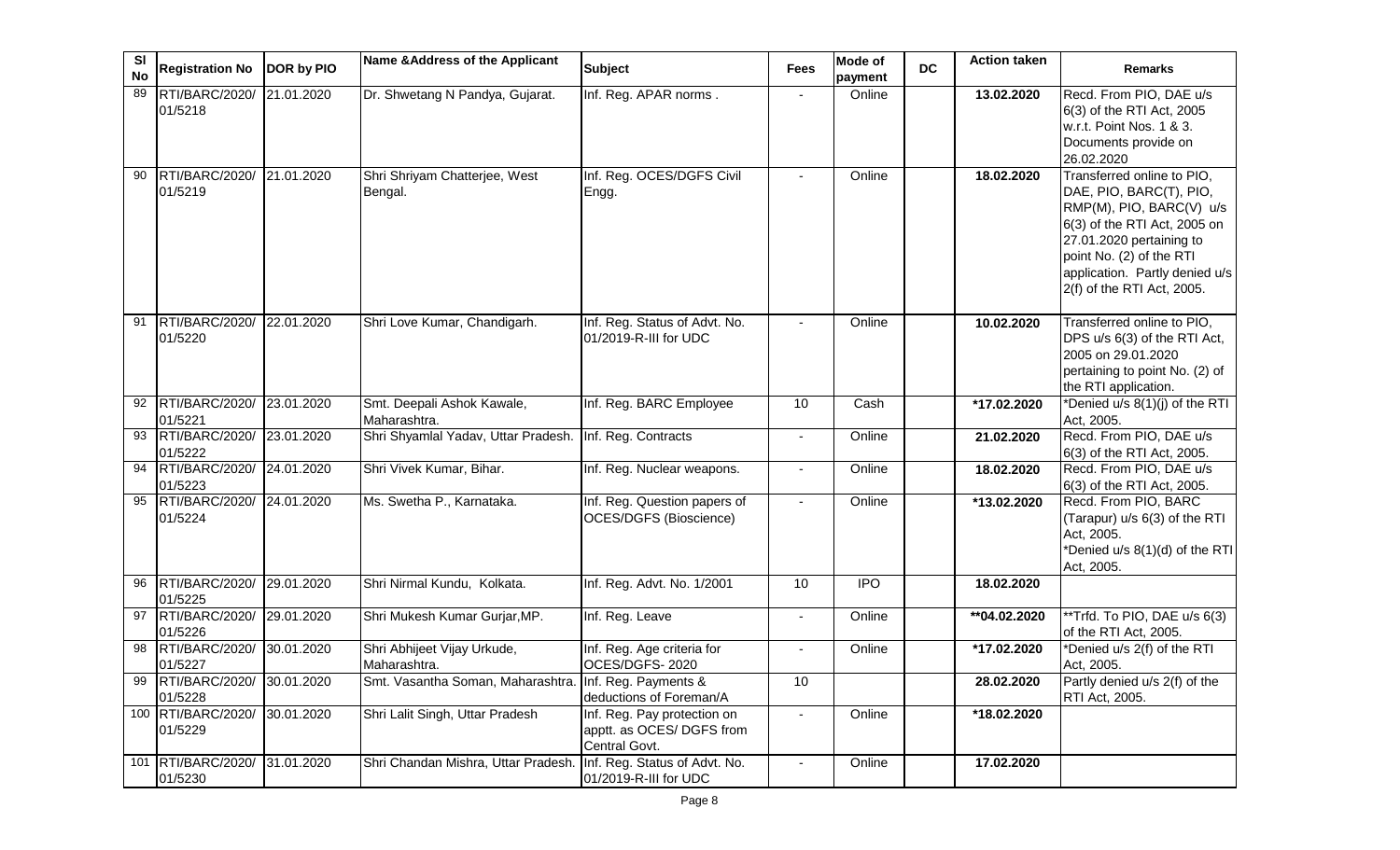| <b>SI</b><br><b>No</b> | Registration No DOR by PIO               |            | Name & Address of the Applicant               | <b>Subject</b>                                                                                                         | <b>Fees</b>    | <b>Mode of</b><br>payment | <b>DC</b> | <b>Action taken</b> | <b>Remarks</b>                                                                                             |
|------------------------|------------------------------------------|------------|-----------------------------------------------|------------------------------------------------------------------------------------------------------------------------|----------------|---------------------------|-----------|---------------------|------------------------------------------------------------------------------------------------------------|
|                        | 102 RTI/BARC/2020/<br>01/5231            | 31.01.2020 | Shri Kunal Mohan Birwadkar,<br>Maharashtra.   | Inf. Reg. track change on<br>promotions.                                                                               |                | Online                    |           | 24.02.2020          | Partly denied $u/s$ 8(1)(g) and<br>8(1)(j) of the RTI Act, 2005.                                           |
|                        | 103 RTI/BARC/2020/ 01.02.2020<br>02/5232 |            | Shri Rohit Kumar, Uttar Pradesh.              | Inf. Reg. No. Of application<br>received against advt. For<br>ASO.                                                     | $\blacksquare$ | Online                    |           | 17.02.2020          |                                                                                                            |
|                        | 104 RTI/BARC/2020/ 02.02.2020<br>02/5233 |            | Shri Ashwin Malwadkar,<br>Maharashtra.        | Inf. Reg. UR & OBC post of<br>Pharmacist/B against Advt.<br>01/2019(R-IV).                                             | $\blacksquare$ | Online                    |           | 18.02.2020          |                                                                                                            |
|                        | 105 RTI/BARC/2020/<br>02/5234            | 04.02.2020 | Ms. Challa Kameshwary, Karnataka.             | Inf. Reg. Promotion policy for<br>Gr.B.                                                                                | $\blacksquare$ | Online                    |           | 19.02.2020          |                                                                                                            |
|                        | 106 RTI/BARC/2020/<br>02/5235            | 05.02.2020 | Shri Shaik Mahaboob Vali, Andhra<br>Pradesh   | Inf. Reg. Question papers of<br>Electrical Branch for all posts                                                        |                | Online                    |           | *21.02.2020         | *Denied u/s 8(1)(d) of the RTI<br>Act, 2005.                                                               |
|                        | 107 RTI/BARC/2020/<br>02/5236            | 06.02.2020 | Ms. Shobha P.Jagtap, Maharashtra              | Requst for Copy of documents<br>related to self.                                                                       | 10             | Cash                      |           | 24.02.2020          |                                                                                                            |
|                        | 108 RTI/BARC/2020/<br>02/5237            | 06.02.2020 | Ms. Shobha P.Jagtap, Maharashtra              | Requst for Copy of documents<br>related complaint made by self                                                         | 10             | Cash                      |           | 25.02.2020          |                                                                                                            |
|                        | 109 RTI/BARC/2020/<br>02/5238            | 04.02.2020 | Shri Debajit Das, West Bengal.                | Inf. Reg. Status of Advt. No.<br>01/2019-R-III for UDC                                                                 | $\blacksquare$ | online                    |           | 28.02.2020          |                                                                                                            |
|                        | 110 RTI/BARC/2020/<br>02/5239            | 06.02.2020 | Shri Rishabh Sharma, Maharashtra              | Inf. Reg. Status of Advt. No.<br>01/2019-R-III for ASO/A                                                               | $\blacksquare$ | online                    |           | 26.02.2020          |                                                                                                            |
|                        | 111 RTI/BARC/2020/<br>02/5240            | 07.02.2020 | Shri Perakalapati Hareesh, Andhra<br>Pradesh. | Inf. Reg. Answer sheet of self<br>of UDC exam against Advt. No.<br>HWB/01/2018/18                                      |                | online                    |           | **11.02.2020        | **Trfd. To PIO, Heavy Water<br>Board (CO), HWP(Thal) and<br>HWP (Hazira) u/s 6(3) of the<br>RTI Act, 2005. |
|                        | 112 RTI/BARC/2020/<br>02/5241            | 08.02.2020 | Shri Prateek Mahajan, Madhya<br>Pradesh.      | Inf. Reg. exam result of<br><b>Stipendiary Trainee Cat-II</b><br>Draftsman against Advt. No.<br>BARC-MYS-01-2018       |                | online                    |           | **11.02.2020        | **Trfd. To PIO, RMP (Mysore)<br>u/s 6(3) of the RTI Act, 2005.                                             |
|                        | 113 RTI/BARC/2020/<br>02/5242            | 10.02.2020 | Shri Jagadish, Jagadish Kota,<br>Maharashtra  | Inf. Reg. RTI Reply                                                                                                    | $\blacksquare$ | online                    | 36        | 26.02.2020          | DC rcd. On 18.03.2020 and<br>doc. Prov. On 20.03.2020                                                      |
|                        | 114 RTI/BARC/2020/<br>02/5243            | 10.02.2020 | Shri Satyanarayan Varma, Madhya<br>Pradesh    | Inf. Reg. Final Result of exam<br><b>Stipendiary Trainee Cat-II</b><br>Draftsman against Advt. No.<br>BARC-MYS-01-2018 | $\blacksquare$ | online                    |           | **11.02.2020        | **Trfd. To PIO, RMP (Mysore)<br>u/s 6(3) of the RTI Act, 2005.                                             |
|                        | 115 RTI/BARC/2020/<br>02/5244            | 11.02.2020 | Shri Krishan Kant, Tamil Nadu -<br>600027.    | Inf. Reg. Young Scientist<br><b>Research Award</b>                                                                     | $\blacksquare$ | online                    |           | 25.02.2020          | Partly denied u/s 8(1)(d) &<br>8(1)(e) of the RTI Act, 2005.                                               |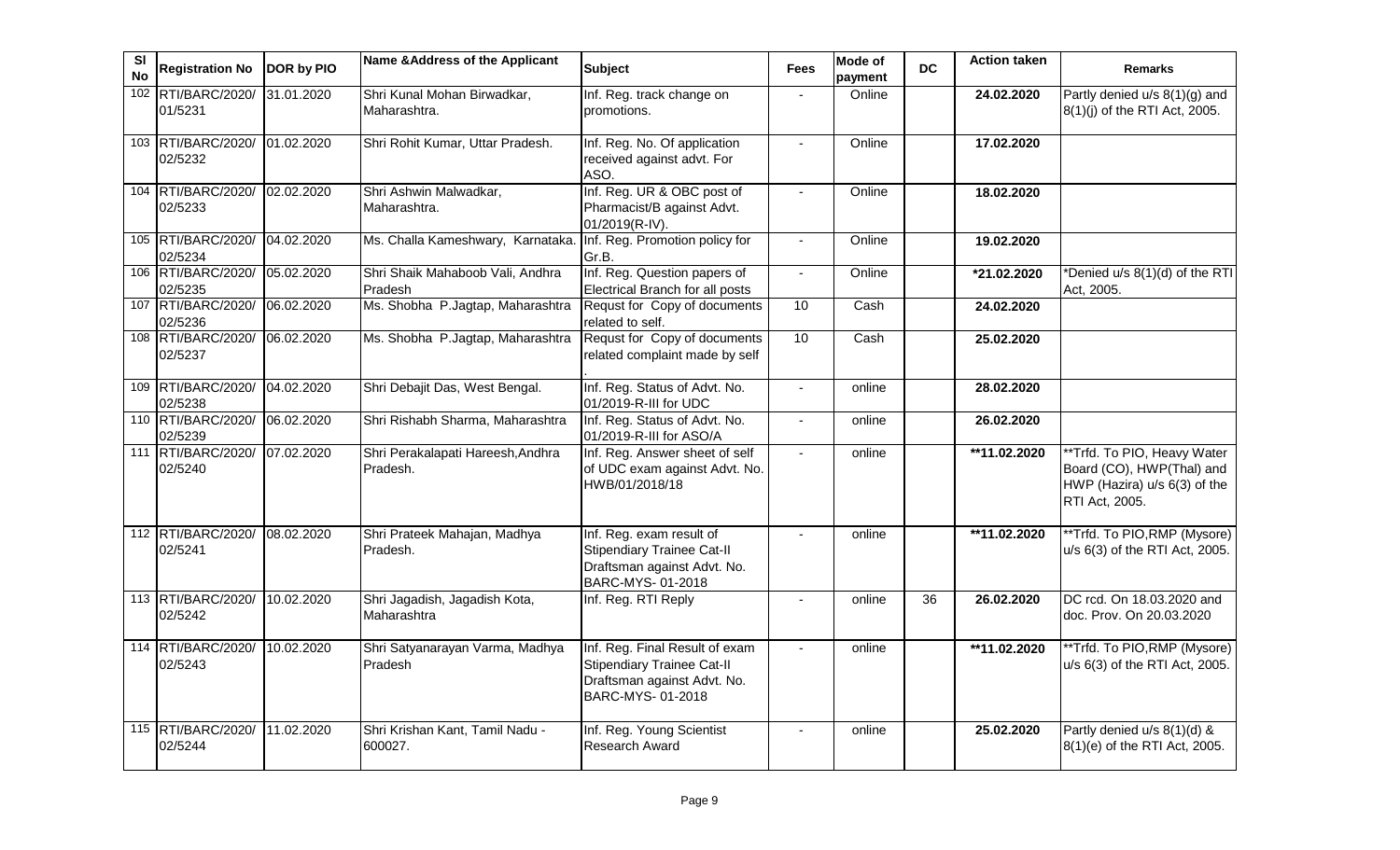| SI<br><b>No</b> | <b>Registration No</b>        | <b>DOR by PIO</b> | Name & Address of the Applicant             | <b>Subject</b>                                                                                                   | <b>Fees</b>    | <b>Mode of</b><br>payment | <b>DC</b> | <b>Action taken</b> | <b>Remarks</b>                                                                                           |
|-----------------|-------------------------------|-------------------|---------------------------------------------|------------------------------------------------------------------------------------------------------------------|----------------|---------------------------|-----------|---------------------|----------------------------------------------------------------------------------------------------------|
| 116             | RTI/BARC/2020/<br>02/5245     | 11.02.2020        | Shri Raveendra Babu, Karnataka              | Inf. Reg. Cut off marks in<br>OCES/ DGFS for physically<br>handicapped candidates.                               | $\mathbf{r}$   | online                    |           | 26.02.2020          |                                                                                                          |
|                 | 117 RTI/BARC/2020/<br>02/5246 | 11.02.2020        | Shri Mukesh Kumar Yadav,<br>Maharashtra.    | Inf. Reg. Duty structre & leave<br>of BARC employees                                                             | $\overline{a}$ | online                    |           | 28.02.2020          |                                                                                                          |
|                 | 118 RTI/BARC/2020/<br>02/5247 | 11.02.2020        | Shri Sachin Suresh Ingale,<br>Maharashtra   | Inf. Reg. cancellation of<br>Stipendiary Trainee Cat-II (<br>Draftsman) exam against Advt.<br>BARC/Mys /01/2018. | $\blacksquare$ | online                    |           | **13.02.2020        | **Trfd. To PIO, RMP (Mysore)<br>u/s 6(3) of the RTI Act, 2005.                                           |
|                 | 119 RTI/BARC/2020/<br>02/5248 | 11.02.2020        | Shri Omdevsinh Gohil, Gujarat.              | Inf. Reg. Thorium based<br>research                                                                              |                | online                    |           | $*25.02.2020$       | *Denied u/s 8(1)(a) of the RTI<br>Act, 2005.                                                             |
|                 | 120 RTI/BARC/2020/<br>02/5249 | 12.02.2020        | Shri Kunal Mohan Birwadkar,<br>Maharashtra. | Inf. Reg. Rules pertaining to<br>vig. Clearance for foreign visit<br>by employees                                |                | Online                    |           | 06.03.2020          | Partly denied u/s 8(1)(j) of<br>the RTI Act, 2005.                                                       |
|                 | 121 RTI/BARC/2020/<br>02/5250 | 12.02.2020        | Shri Aditya Khurmi, Maharashtra.            | Inf.reg. Self grads in INMO<br>2020 answer sheets                                                                | $\blacksquare$ | Online                    |           | **14.02.2020        | **Trfd. To PIO, TIFR u/s 6(3)<br>of the RTI Act, 2005.                                                   |
|                 | 122 RTI/BARC/2020/<br>02/5251 | 13.02.2020        | Shri Gajula Rohini Kumar, Andhra<br>Pradesh | Inf. Reg. Exam date for the<br>post of UDC against Advt.<br>01/2019 (R-III)                                      | $\overline{a}$ | Online                    |           | 02.03.2020          |                                                                                                          |
|                 | 123 RTI/BARC/2020/<br>02/5252 | 13.02.2020        | Dr. Arun Muddhija, New Delhi.               | Inf. Reg. OCES/ DGFS-2020                                                                                        | 10             | $\overline{1}$            |           | 27.02.2020          | Partly denied u/s 2 (f) of the<br>RTI Act, 2005.                                                         |
|                 | 124 RTI/BARC/2020/<br>02/5253 | 15.02.2020        | Shri Sachin Bharti, Haryana.                | Inf. Reg. vacancies in OCES/<br>DGFS-2021(Civil Engg.)                                                           |                | Online                    |           | 25.02.2020          |                                                                                                          |
|                 | 125 RTI/BARC/2020/<br>02/5254 | 17.02.2020        | Smt. Neeraja, Kerala.                       | Inf. Reg. Guidelines for STPT                                                                                    |                | Online                    |           | 12.03.2020          | Recd. From PIO, DAE u/s<br>6(3) of the RTI Act, 2005.<br>Partly denied u/s 2(f) of the<br>RTI Act, 2005. |
|                 | 126 RTI/BARC/2020/<br>02/5255 | 17.02.2020        | Shri Shidhartha Shekhar Das,<br>Telangana.  | Inf. Reg. Eligibility for STPT                                                                                   |                | Online                    |           | 11.03.2020          |                                                                                                          |
|                 | 127 RTI/BARC/2020/<br>02/5256 | 19.02.2020        | Ms. Asha Meena, Rajasthan.                  | Inf. Reg.Advt. 1/2002-R-I for<br>the Post of Scientific Assistant                                                | $\blacksquare$ | Online                    |           | 11.03.2020          | Partly denied u/s 2(f) and<br>8(1)(j) of the RTI Act, 2005.                                              |
|                 | 128 RTI/BARC/2020/<br>02/5257 | 19.02.2020        | Shri Harish Sreenivasan, Gujarat.           | Inf. Reg.Advt. 01/2019-R-III for<br>the Post of UDC &<br>Stenographer                                            |                | Online                    |           | 02.03.2020          |                                                                                                          |
|                 | 129 RTI/BARC/2020/<br>02/5258 | 19.02.2020        | Shri Raghuveer Singh Meena,<br>Rajasthan.   | Inf. Reg.Advt. 1/2003-R-I for<br>the Post of Scientific<br>Assistant/B (Chemistry)                               |                | Online                    |           | *17.03.2020         | *Denied u/s 8(1)(j) of the RTI<br>Act, 2005.                                                             |
|                 | 130 RTI/BARC/2020/<br>02/5259 | 20.02.2020        | Shri Tanmay Sandesh Raut,<br>Maharashtra    | Inf. Reg. Compassionate<br>appointment.                                                                          | 10             | $\overline{1}$            |           | **24.02.2020        | **Transferred to PIO, BARC,<br>Tarapur u/s 6(3) of the RTI<br>Act, 2005.                                 |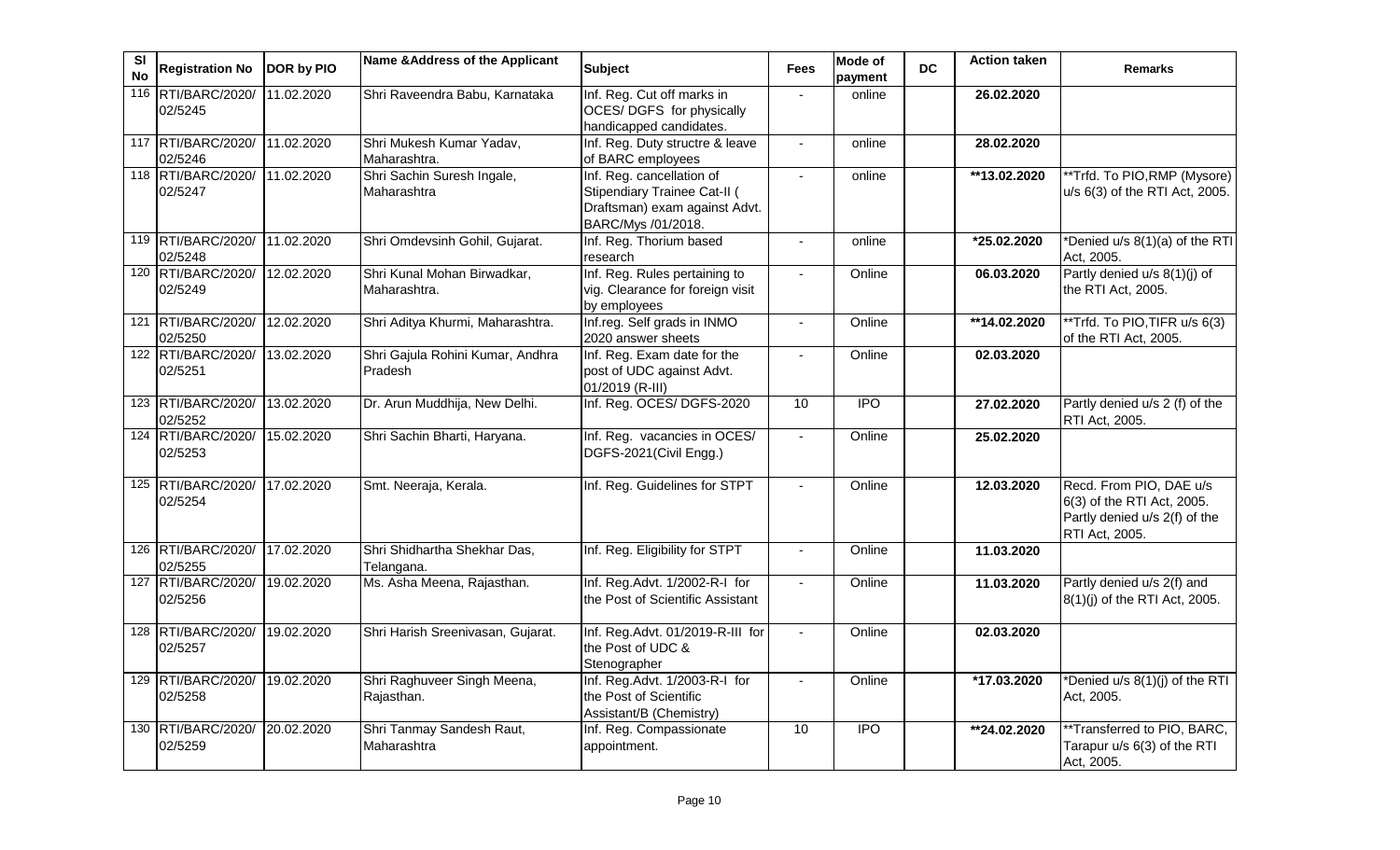| SI<br><b>No</b> | <b>Registration No</b>        | DOR by PIO               | Name & Address of the Applicant                | <b>Subject</b>                                                                            | <b>Fees</b>              | Mode of<br>payment     | <b>DC</b> | <b>Action taken</b>      | <b>Remarks</b>                                                                                                                                                        |
|-----------------|-------------------------------|--------------------------|------------------------------------------------|-------------------------------------------------------------------------------------------|--------------------------|------------------------|-----------|--------------------------|-----------------------------------------------------------------------------------------------------------------------------------------------------------------------|
| 131             | RTI/BARC/2020/<br>02/5260     | 20.02.2020               | Shri Vikas Kawale, Maharashtra                 | Inf. Reg. Tentative date of<br>exam & other details of Work<br>Asstt. Post                | $\mathbf{r}$             | Online                 |           | 12.03.2020               | Partly denied u/s 2(f) of the<br>RTI Act, 2005.                                                                                                                       |
|                 | 132 RTI/BARC/2020/<br>02/5261 | 20.02.2020               | Shri Shyam Sunder Khandelwal,<br>Rajasthan     | Inf. Reg.Advt. 01/2019-R-III for<br>the Post of UDC                                       | $\mathbf{r}$             | Online                 |           | 11.03.2020               |                                                                                                                                                                       |
|                 | 133 RTI/BARC/2020/<br>02/5262 | 20.02.2020<br>26.02.2020 | Shri Rajkumar, Maharashtra.                    | Inf. Reg. Instruments<br>purchased                                                        | $\blacksquare$           | Online                 |           | 17.03.2020               | Rcd. From PIO, IGCAR u/s<br>6(3) of the RTI Act, 2005<br>pertaining to point No. (3) of<br>the RTI application.                                                       |
|                 | 134 RTI/BARC/2020/<br>02/5263 | 21.02.2020               | Smt. Suverna Prasad Shukla,<br>Maharashtra     | Inf. Reg. LDC vacancy against<br>apptt. On or after 01.01.2004.                           | 10                       | <b>IPO</b>             |           | *17.03.2020              | Trfd. Point No. (2) to PIO,<br>DAE u/s 6(3) of the RTI Act,<br>2005.<br>*Denied u/s 8(1)(j) of the RTI<br>Act, 2005.                                                  |
|                 | 135 RTI/BARC/2020/<br>02/5264 | 21.02.2020               | Shri Rashid Ansari, Telangana.                 | Inf. Reg. DOPT OM No. AB-<br>14017/10/86-Estt.(RR) dated<br>11.03.1986.                   |                          | Paid at<br><b>DoPT</b> |           | 12.03.2020               | Recd. From PIO, DAE u/s<br>6(3) of the RTI Act, 2005.                                                                                                                 |
|                 | 136 RTI/BARC/2020/<br>02/5265 | 21.02.2020               | Mr. Syed Thameem, TamilNadu.                   | Inf. Reg. Atomic power station<br>electricity generation and<br>radiation level           | $\overline{\phantom{a}}$ | Online                 |           | 17.03.2020               | Rcd. From PIO, DAE u/s 6(3)<br>of the RTI Act, 2005<br>pertaining to point Nos. (8) &<br>Trfd. Point No. (8) to<br>(9).<br>PIO, TMH u/s 6(3) of the RTI<br>Act, 2005. |
|                 | 137 RTI/BARC/2020/<br>02/5266 | 21.02.2020               | Shri Sathasivam, Tamil Nadu                    | Inf. W.r.t. Requisition from<br>Atomic Energy Employees<br><b>Consumer CoOp Stores</b>    |                          | Online                 |           | 18.03.2020               | Rcd. From PIO, DAE u/s 6(3)<br>of the RTI Act, 2005.                                                                                                                  |
|                 | 138 RTI/BARC/2020/<br>02/5267 | 23.02.2020               | Ms. Challa Kameshwary, Karnataka               | Inf. Re.g pay level, gazetted<br>post and recruitment rule for<br>SA feeder cadre         |                          | Online                 |           | 16.03.2020               |                                                                                                                                                                       |
|                 | 139 RTI/BARC/2020/<br>02/5268 | 25.02.2020               | Shri Sidh Vidya, Maharashtra.                  | Inf. Re.g radioactive waste<br>disposal                                                   | 10                       | <b>IPO</b>             |           | 18.03.2020               |                                                                                                                                                                       |
|                 | 140 RTI/BARC/2020/<br>02/5269 | 25.02.2020               | Shri Sidh Vidya, Maharashtra.                  | Inf. Re.g radioactive waste<br>disposal                                                   | 10                       | <b>IPO</b>             |           | 18.03.2020               |                                                                                                                                                                       |
|                 | 141 RTI/BARC/2020/<br>02/5270 | 25.02.2020               | Shri Krishna Kant, Tamilnadu.                  | Inf. Reg. YSRA award                                                                      | $\overline{\phantom{a}}$ | Online                 |           | 16.03.2020               |                                                                                                                                                                       |
|                 | 142 RTI/BARC/2020/<br>02/5271 | 25.02.2020               | Shri Rohit Rajendra Kachare,<br>Maharashtra 6. | Inf. Re.g Advt. For the post of<br>Security Guard and Work<br>Assistant for EWS community |                          | Online                 |           | 13.03.2020               |                                                                                                                                                                       |
|                 | 143 RTI/BARC/2020/<br>02/5272 | 27.02.2020               | Shri Sailen Ghosh, Maharashtra                 | Information regarding DAE<br>Emplyee                                                      | 10                       | Cash                   |           | $\overline{102.03.2020}$ | **Trfd. To US(Admin) &<br>CPIO, DAE u/s 6(3) of the<br>RTI Act, 2005.                                                                                                 |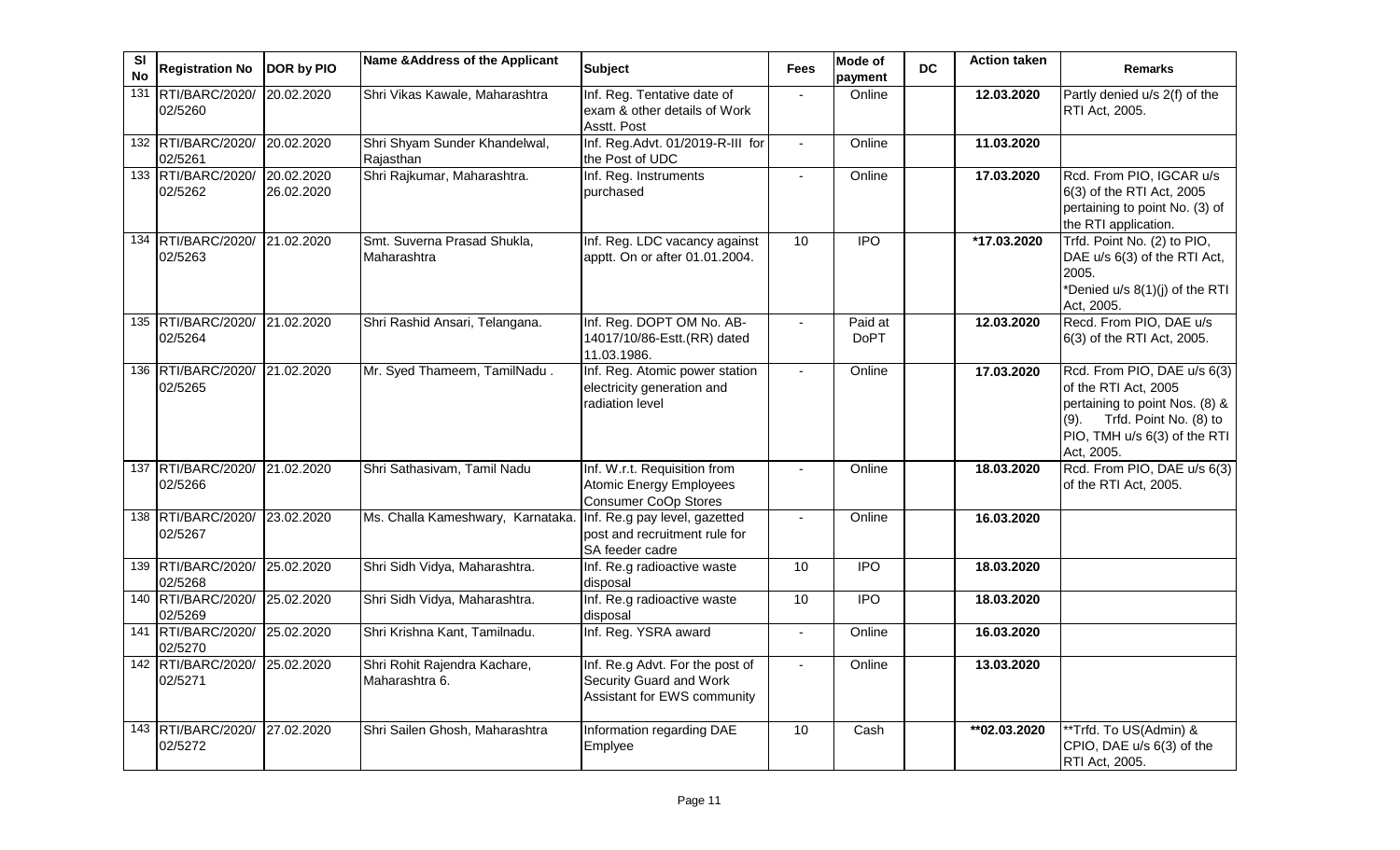| <b>SI</b><br><b>No</b> | <b>Registration No</b>        | DOR by PIO              | Name & Address of the Applicant                                  | <b>Subject</b>                                                                   | <b>Fees</b>    | <b>Mode of</b><br>payment | <b>DC</b> | <b>Action taken</b>     | <b>Remarks</b>                                                                                                                                   |
|------------------------|-------------------------------|-------------------------|------------------------------------------------------------------|----------------------------------------------------------------------------------|----------------|---------------------------|-----------|-------------------------|--------------------------------------------------------------------------------------------------------------------------------------------------|
| 144                    | RTI/BARC/2020/<br>02/5273     | 28.02.2020              | Shri John Lopez, Tamil Nadu                                      | inf. Reg. appointment through<br>false certificate                               |                | Paid at<br><b>DAE</b>     |           | 20.03.2020              | Received from PIO DAE u/s<br>6(3) of RTI Act, 2005<br>pertaining to point Nos. 3 & 4                                                             |
|                        | 145 RTI/BARC/2020/<br>02/5274 | 28.02.2020              | Shri Vijay Kumar, Chhatisgarh                                    | Information reg. leave<br>ernchashment                                           | 10             | <b>IPO</b>                |           | 06.03.2020              |                                                                                                                                                  |
|                        | 146 RTI/BARC/2020/<br>02/5275 | $\overline{28.02.2020}$ | Shri Bobba Samba Siva Reddy,<br>Maharashtra                      | Info.reg. OCES/DGFS                                                              | $\blacksquare$ | Online                    |           | 18.03.2020              |                                                                                                                                                  |
|                        | 147 RTI/BARC/2020/<br>02/5276 | 29.02.2020              | Smt. Diji K.V., Maharashtra                                      | Inf. Reg. BARC Employee                                                          |                | Online                    |           | 19.03.2020              | Partly denied $u/s$ 2(f) & 8(1)(j)<br>of the RTI Act, 2005.                                                                                      |
|                        | 148 RTI/BARC/2020/<br>03/5277 | 02.03.2020              | Ms. Divita, New Delhi                                            | Inf. Reg. selection and<br>promotion criteria of scientific<br>positions in BARC | 10             | $\overline{IPO}$          |           | $\overline{18.03.2020}$ | *Denied u/s 2(f) of the RTI<br>Act, 2005.                                                                                                        |
|                        | 149 RTI/BARC/2020/<br>03/5278 | 02.03.2020              | Shri Soutam Biswas, West Bengal                                  | Inf. Reg. OT and extra working                                                   | $\mathbf{r}$   | Online                    |           | *20.03.2020             | *Denied u/s 2(f) of the RTI<br>Act, 2005.<br>Sent through post on<br>22.04.2020<br>Due to COVID-19 lockdown                                      |
|                        | 150 RTI/BARC/2020/<br>03/5279 | 02.03.2020              | Shri Suman Kumar, Delhi                                          | Inf. Reg. charges for bags and<br>belonging at Exam Centre                       |                | Online                    |           | 19.03.2020              |                                                                                                                                                  |
|                        | 151 RTI/BARC/2020/<br>03/5280 | 03.03.2020              | Shri Rajeev Puthampurayil, Kerala                                | Inf. Reg.pay fixattion details                                                   |                | Online                    |           | *20.03.2020             | *Denied u/s 8(1)(j) of the RTI<br>Act, 2005.                                                                                                     |
|                        | 152 RTI/BARC/2020/<br>03/5281 | 05.03.2020              | Shri Ashok Kumar, Maharashtra                                    | Inf. Reg. Recruitment procees                                                    |                | Online                    |           | <b>Under Process</b>    |                                                                                                                                                  |
|                        | 153 RTI/BARC/2020/<br>03/5282 | 05.03.2020              | Shri Tapan Kumar Mahapatra, West<br>Bengal                       | Inf. Reg. Court cases                                                            | $\blacksquare$ | Online                    |           | 20.03.2020              |                                                                                                                                                  |
|                        | 154 RTI/BARC/2020/<br>03/5283 | 07.03.2020              | Shri Abhay Deep, 38/40/22, Uttar<br>Pradesh                      | Inf. Reg. Exam of Adv.<br>No.01/2019-R-III                                       |                | Online                    |           | <b>Under Process</b>    |                                                                                                                                                  |
|                        | 155 RTI/BARC/2020/<br>03/5284 | 07.03.2020              | Ms. Sapna Rajpurohit, Rajasthan                                  | Inf. Reg Hindr translaltor Exam.                                                 |                | Online                    |           | <b>Under Process</b>    |                                                                                                                                                  |
|                        | 156 RTI/BARC/2020/<br>03/5285 | 09.03.2020              | Shri Shubham Shukla, Delhi                                       | Inf. Reg. Recruitment<br>advertisement.                                          |                | Online                    |           | <b>Under Process</b>    |                                                                                                                                                  |
|                        | 157 RTI/BARC/2020/<br>03/5286 | 09.03.2020              | Shri Rahul Sharma, Maharashtra                                   | Inf. Reg Coff, RTC etc.                                                          |                | Online                    |           | <b>Under Process</b>    |                                                                                                                                                  |
|                        | 158 RTI/BARC/2020/<br>03/5287 | 09.03.2020              | Shri Peersingh Rathod, Odisha                                    | inf. Reg activities of BARC                                                      |                | Online                    |           | 20.03.2020              | Recd. From PIO, DAE u/s<br>6(3) of the RTI Act, 2005<br>pertaining to Queries No. 1, 3<br>84.<br>Partly denied u/s 2(f) of the<br>RTI Act, 2005. |
|                        | 159 RTI/BARC/2020/<br>03/5288 | 11.03.2020              | Smt. Priti Prasad Rane, Maharashtra Inf. Reg. Recruitment of LDC | Page 12                                                                          | 10             | $\overline{1}$            |           | <b>Under Process</b>    |                                                                                                                                                  |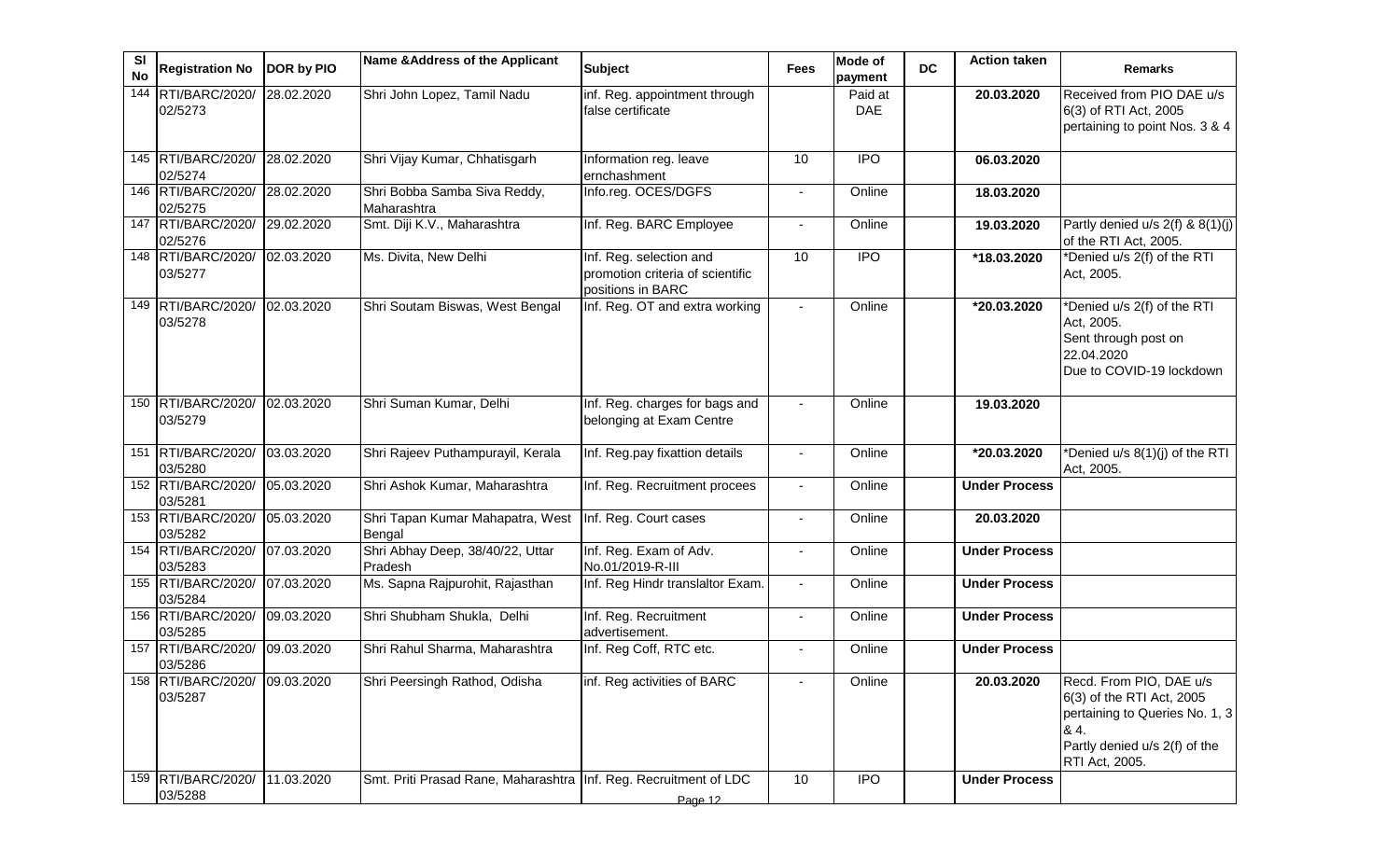| SI<br><b>No</b> | <b>Registration No</b>                   | DOR by PIO               | Name & Address of the Applicant             | <b>Subject</b>                                                                                       | <b>Fees</b>    | <b>Mode of</b><br>payment | <b>DC</b> | <b>Action taken</b>  | <b>Remarks</b>                                                      |
|-----------------|------------------------------------------|--------------------------|---------------------------------------------|------------------------------------------------------------------------------------------------------|----------------|---------------------------|-----------|----------------------|---------------------------------------------------------------------|
|                 | 160 RTI/BARC/2020/<br>03/5289            | 11.03.2020               | Shri Sumit Kumar Sharma, Madhya<br>Pradesh. | Vacancies in Mechanical Engg.<br>For the year 2020                                                   |                | Online                    |           | <b>Under Process</b> |                                                                     |
|                 | 161 RTI/BARC/2020/<br>03/5290            | 12.03.2020<br>19.03.2020 | Shri N. L. Meena, Rajasthan                 | Copy of DoPT/Govt order w.r.t.<br>Relaxation for track changing<br>promotions from SA to SO<br>arade | $\blacksquare$ | Online                    |           |                      | Under Process Rcd. From PIO, DAE u/s 6(3)<br>of the RTI Act, 2005.  |
|                 | 162 RTI/BARC/2020/<br>03/5291            | 12.03.2020               | Shri Mukesh Kumar Gurjar, M.P.              | Doc. Reg. Job responsibility,<br>job chart, etc. of SA in various<br>grades                          |                | Online                    |           | <b>Under Process</b> |                                                                     |
|                 | 163 RTI/BARC/2020/<br>03/5292            | 12.03.2020               | Dr. Sailen Ghosh, Maharashtra               | Inf. Reg. Complaint made by<br>self                                                                  | 10             | Cash                      |           | <b>Under Process</b> |                                                                     |
|                 | 164 RTI/BARC/2020/<br>03/5293            | 12.03.2020               | Shri V S Nambi Kumar, Madhya<br>Pradesh     | Info reg UDC rect. Vide<br>Advt.3/2001-R-III                                                         |                | Online                    |           | <b>Under Process</b> |                                                                     |
|                 | 165 RTI/BARC/2020/<br>03/5294            | 14.03.2020               | Shri Jitesh Kumar Jha, Bihar                | Inf. Reg. Steno grade exam                                                                           | $\blacksquare$ | Online                    |           | <b>Under Process</b> |                                                                     |
|                 | 166 RTI/BARC/2020/<br>03/5295            | 16.03.2020               | Shri Avinash Kumar, TamilNadu               | Inf. Reg. STPT question papers                                                                       | $\blacksquare$ | Online                    |           | <b>Under Process</b> |                                                                     |
|                 | 167 RTI/BARC/2020/<br>03/5296            | 18.03.2020               | Shri Uday Sule, M.P. .                      | Inf. Reg. LTC settlement of<br>employee                                                              | $\overline{a}$ | Online                    |           | <b>Under Process</b> |                                                                     |
|                 | 168 RTI/BARC/2020/<br>03/5297            | 18.03.2020               | Shri Anurag Kanojia, Delhi                  | Inf. Reg. OCES/DGFS exam                                                                             |                | Online                    |           | <b>Under Process</b> |                                                                     |
|                 | 169 RTI/BARC/2020/<br>03/5298            | 18.03.2020               | Shri Rajiv Kumar, Jharkhand                 | Inf. Reg. Compassionate<br>appoinment from 2013 to 2019                                              | $\sim$         | Online                    |           |                      | Under Process Rcd. From CPIO, DAE u/s<br>6(3) of the RTI Act, 2005. |
|                 | 170 RTI/BARC/2020/<br>03/5299            | 19.03.2020               | Shri Abhishek Kumar Choudhary,<br>U.P.      | Inf. Reg. Advt.No. 02/2019(R-<br>II) for the post of ASO                                             | $\blacksquare$ | Online                    |           | <b>Under Process</b> |                                                                     |
|                 | 171 RTI/BARC/2020/<br>03/5300            | 19.03.2020               | Shri Yatendra Singh, U.P.                   | Inf. Reg. Advt.No. 02/2019(R-<br>II) for the post of ASO                                             |                | Online                    |           | <b>Under Process</b> |                                                                     |
|                 | 172 RTI/BARC/2020/<br>03/5301            | 20.03.2020               | Shri Prabhudutta Biswal,<br>Maharashtra.    | Inf. Reg. letter from Dept. of Ex-<br>Servicemen Welfare                                             |                | Online                    |           | <b>Under Process</b> |                                                                     |
|                 | 173 RTI/BARC/2020/<br>03/5302            | 20.03.2020               | Shri Murugan Chellaiah, Tamil Nadu          | Inf. Reg. Leading Fireman A<br>norms                                                                 | $\blacksquare$ | Online                    |           | <b>Under Process</b> |                                                                     |
|                 | 174 RTI/BARC/2020/ 21.03.2020<br>03/5303 |                          | Shri B. P. Meena, Rajasthan                 | Inf. Reg. recognition of qual.<br>For STPT                                                           | $\blacksquare$ | Online                    |           | <b>Under Process</b> |                                                                     |
|                 | 175 RTI/BARC/2020/<br>03/5304            | 27.03.2020               | Ms. Kanta Devi, UP.                         | Inf. Reg. promotion norms                                                                            | $\blacksquare$ | Online                    |           |                      | Under Process Rcd. From PIO, DAE u/s 6(3)<br>of the RTI Act, 2005.  |